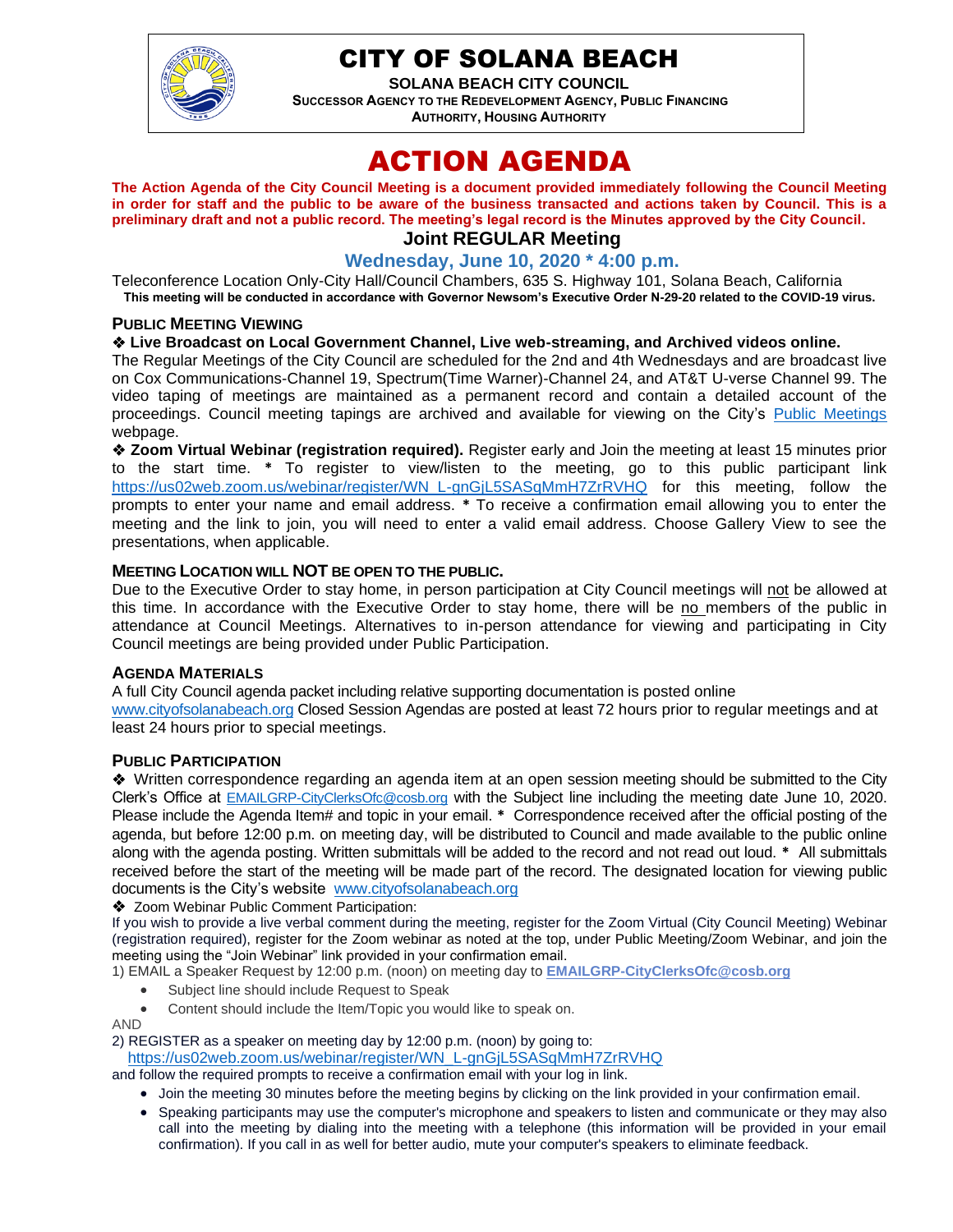- Participants will be called upon from those who have submitted the Speaker Request, registered, and logged on as described above. You will be called on by name and unmuted by the meeting organizer and may provide comments for the allotted time. Allotted speaker times are listed under each [Agenda s](https://urldefense.proofpoint.com/v2/url?u=https-3A__www.ci.solana-2Dbeach.ca.us_index.asp-3FSEC-3DF0F1200D-2D21C6-2D4A88-2D8AE1-2D0BC07C1A81A7-26Type-3DB-5FBASIC&d=DwMFaQ&c=euGZstcaTDllvimEN8b7jXrwqOf-v5A_CdpgnVfiiMM&r=1XAsCUuqwK_tji2t0s1uIQ&m=C7WzXfOw2_nkEFMJClT55zZsF4tmIf_7KTn0o1WpYqI&s=3DcsWExM2_nx_xpvFtXslUjphiXd0MDCCF18y_Qy5yU&e=)ection.
- Participants can use a computer microphone and speakers to listen and communicate or dial into the meeting with a telephone (if you log in and call in, mute one of the devices to eliminate feedback).
- Do not self-mute since you will muted when you enter the meeting and organizers will unmute you to provide comments. All oral comments received prior to the close of the meeting will be made part of the meeting record.

#### **SPECIAL ASSISTANCE NEEDED** - AMERICAN DISABILITIES ACT TITLE 2

In compliance with the Americans with Disabilities Act of 1990, persons with a disability may request an agenda in appropriate alternative formats as required by Section 202. Any person with a disability who requires a modification or accommodation in order to participate in a meeting should direct such request to the City Clerk's office (858) 720- 2400 [EMAILGRP-CityClerksOfc@cosb.org](mailto:EMAILGRP-CityClerksOfc@cosb.org) at least 72 hours prior to the meeting.

As a courtesy to all meeting attendees, please set cellular phones and pagers to silent mode and engage in conversations offline/muted.

| <b>CITY COUNCILMEMBERS</b>                 |                                        |                                  |  |
|--------------------------------------------|----------------------------------------|----------------------------------|--|
| Jewel Edson, Mayor                         |                                        |                                  |  |
| Judy Hegenauer, Deputy Mayor               | Kristi Becker, Councilmember           |                                  |  |
| Kelly Harless, Councilmember               |                                        | David A. Zito, Councilmember     |  |
| <b>Gregory Wade</b><br><b>City Manager</b> | Johanna Canlas<br><b>City Attorney</b> | Angela Ivey<br><b>City Clerk</b> |  |

#### **SPEAKERS:**

See Public Participation on the first page of the Agenda for publication participation options.

#### **READING OF ORDINANCES AND RESOLUTIONS:**

Pursuant to [Solana Beach Municipal Code](mailto:https://www.codepublishing.com/CA/SolanaBeach/) Section 2.04.460, at the time of introduction or adoption of an ordinance or adoption of a resolution, the same shall not be read in full unless after the reading of the title, further reading is requested by a member of the Council. If any Councilmember so requests, the ordinance or resolution shall be read in full. In the absence of such a request, this section shall constitute a waiver by the council of such reading.

#### **CALL TO ORDER AND ROLL CALL:**

#### **CLOSED SESSION REPORT:**

#### **FLAG SALUTE:**

# **APPROVAL OF AGENDA:**

#### **COUNCIL ACTION: Approved 5/0**

#### **ORAL COMMUNICATIONS:**

#### *Note to Public: Refer to Public Participation for information on how to submit public comment.*

This portion of the agenda provides an opportunity for members of the public to address the City Council on items relating to City business and not appearing on today's agenda by having submitted written comments for the record to be filed with the record or by registering to join the virtual meeting online to speak live, per the Public Participation instructions on the Agenda.

Comments relating to items on this evening's agenda are taken at the time the items are heard. Pursuant to the Brown Act, no action shall be taken by the City Council on public comment items. Council may refer items to the City Manager for placement on a future agenda. The maximum time allotted for each speaker is THREE MINUTES (SBMC 2.04.190).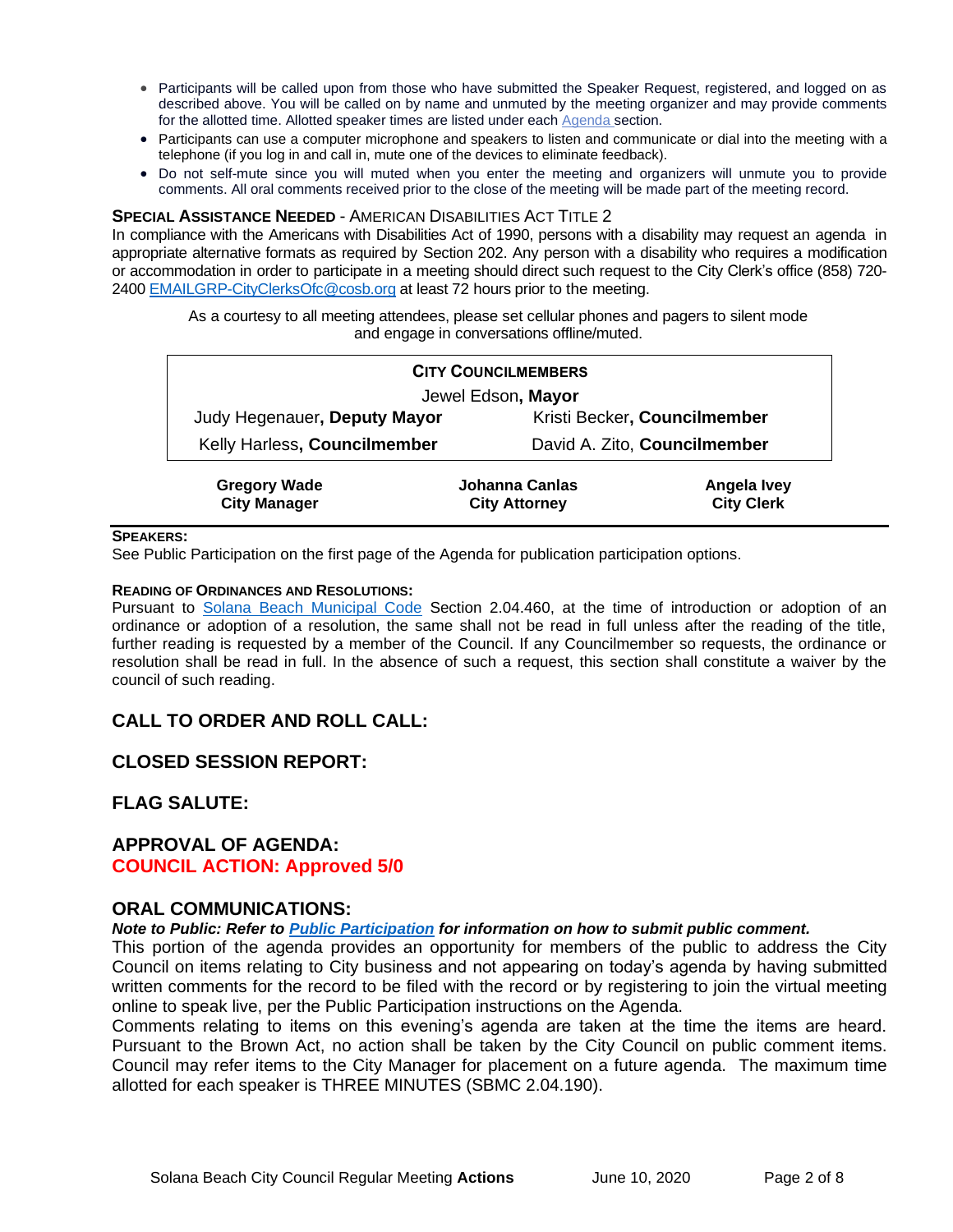# **COUNCIL COMMUNITY ANNOUNCEMENTS / COMMENTARY:**

*An opportunity for City Council to make brief announcements or report on their activities. These items are not agendized for official City business with no action or substantive discussion.* 

# **A. CONSENT CALENDAR:** (Action Items) (A.1. - A.6.)

*Note to Public: Refer to Public Participation for information on how to submit public comment.* 

Items listed on the Consent Calendar are to be acted in a single action of the City Council unless pulled for discussion.

Any member of the public may address the City Council on an item of concern by submitting written correspondence for the record to be filed with the record or by registering to join the virtual meeting online to speak live, per the Public Participation instructions on the Agenda. The maximum time allotted for each speaker is THREE MINUTES (SBMC 2.04.190).

Those items removed from the Consent Calendar by a member of the Council will be trailed to the end of the agenda, while Consent Calendar items removed by the public will be discussed immediately after approval of the Consent Calendar.

#### A.1. Minutes of the City Council. (File 0300-30)

Recommendation: That the City Council

1. Approve the Minutes of the City Council Meetings held March 19, 2020.

Approved Minutes [http://www.ci.solana-beach.ca.us/index.asp?SEC=F0F1200D-21C6-4A88-8AE1-0BC07C1A81A7&Type=B\\_BASIC](http://www.ci.solana-beach.ca.us/index.asp?SEC=F0F1200D-21C6-4A88-8AE1-0BC07C1A81A7&Type=B_BASIC) **COUNCIL ACTION: Approved 5/0**

#### **A.2. Register Of Demands.** (File 0300-30)

Recommendation: That the City Council

1. Ratify the list of demands for May 9, – May 22, 2020.

[Item A.2. Report \(click here\)](https://solanabeach.govoffice3.com/vertical/Sites/%7B840804C2-F869-4904-9AE3-720581350CE7%7D/uploads/Item_A.2._Report_(click_here)_06-10-20_-_O.pdf)

Posted Reports & Supplemental Docs contain records up to the cut off time, prior to the start of the meeting, for processing new submittals. *The final official record containing handouts, PowerPoints, etc. can be obtained through a Records Request to the City Clerk's Office.* **COUNCIL ACTION: Approved 5/0**

#### **A.3. General Fund Adopted Budget for Fiscal Year 2019-2020 Changes.** (File 0330-30)

Recommendation: That the City Council

1. Receive the report listing changes made to the Fiscal Year 2019-2020 General Fund Adopted Budget.

[Item A.3. Report \(click](https://solanabeach.govoffice3.com/vertical/Sites/%7B840804C2-F869-4904-9AE3-720581350CE7%7D/uploads/Item_A.3._Report_(click_here)_06-10-20_-_O.pdf) here)

*Posted Reports & Supplemental Docs contain records up to the cut off time, prior to the start of the meeting, for processing new submittals. The final official record containing handouts, PowerPoints, etc. can be obtained through a Records Request to the City Clerk's Office.* **COUNCIL ACTION: Approved 5/0**

#### **A.4. Fire Benefit Fee Fiscal Year 2020-21.** (File 0495-20)

Recommendation: That the City Council

#### 1. Adopt **Resolution 2020-072:**

- a. Setting the FY 2020/21 Fire Benefit Fee at \$10.00 per unit, and
- b. Approving the Fee for levying on the tax roll.

[Item A.4. Report \(click here\)](https://solanabeach.govoffice3.com/vertical/Sites/%7B840804C2-F869-4904-9AE3-720581350CE7%7D/uploads/Item_A.4._Report_(click_here)_06-10-20_-_O.pdf)

*Posted Reports & Supplemental Docs contain records up to the cut off time, prior to the start of the meeting, for processing new submittals. The final official record containing handouts, PowerPoints, etc. can be obtained through a Records Request to the City Clerk's Office.* **COUNCIL ACTION: Approved 5/0**

Solana Beach City Council Regular Meeting **Actions** June 10, 2020 Page 3 of 8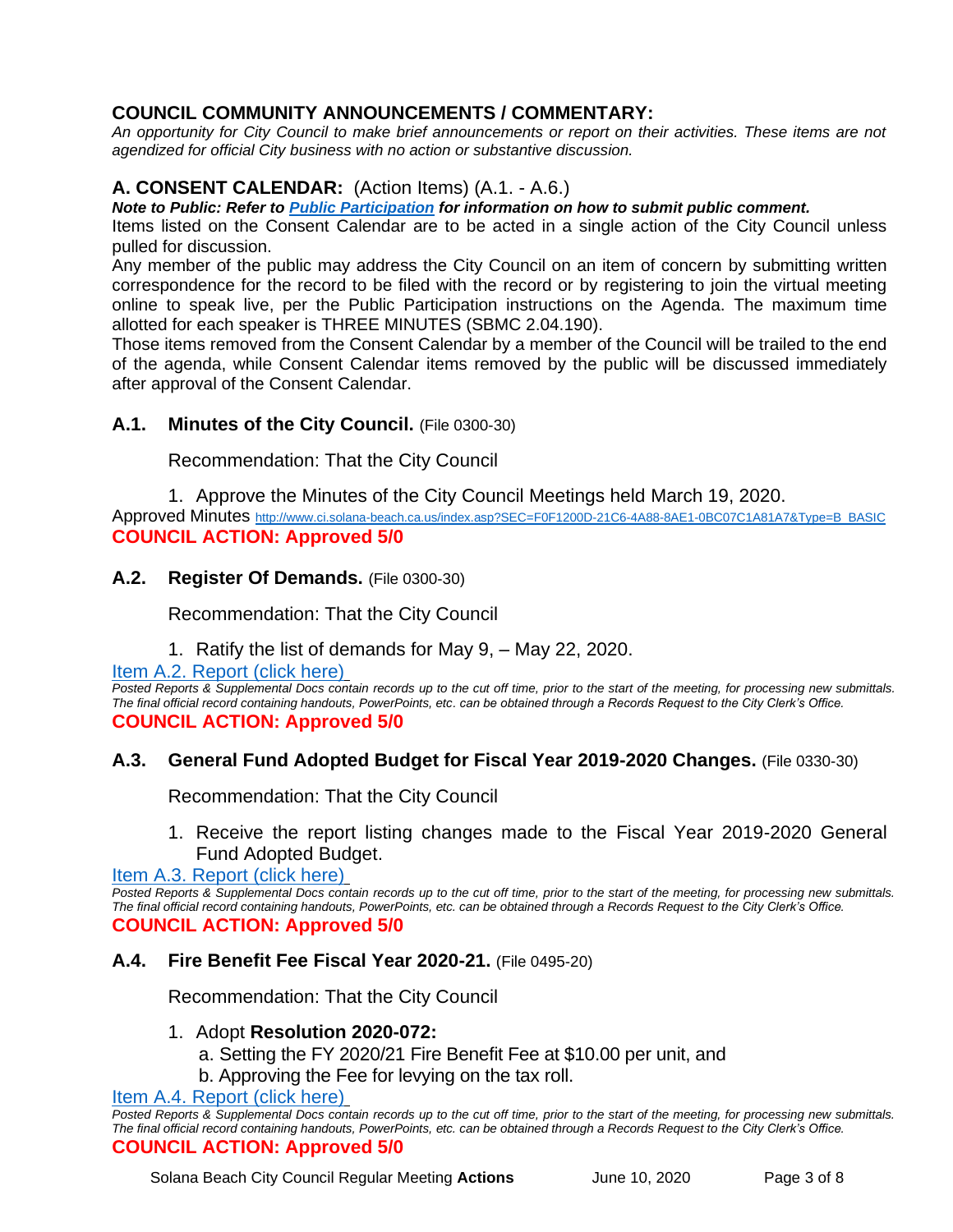# **A.5. Municipal Improvement Districts Benefit (MID) Fees Fiscal Year 2020-21.** (File 0495- 20)

Recommendation: That the City Council

- 1. Approve **Resolution 2020-067**, setting the Benefit Charges for MID No. 9C, Santa Fe Hills, at \$232.10 per unit for FY 2020/21.
- 2. Approve **Resolution 2020-068**, setting the Benefit Charges for MID No. 9E, Isla Verde, at \$68.74 per unit for FY 2020/21.
- 3. Approve **Resolution 2020-069**, setting the Benefit Charges for MID No. 9H, San Elijo Hills # 2, at \$289.58 per unit for FY 2020/21.
- 4. Approve **Resolution 2020-070**, setting the Benefit Charges for MID No. 33, Highway 101/Railroad Right-of-Way, at \$3.12 per unit for FY 2020/21.

[Item A.5. Report \(click here\)](https://solanabeach.govoffice3.com/vertical/Sites/%7B840804C2-F869-4904-9AE3-720581350CE7%7D/uploads/Item_A.5._Report_(click_here)_06-10-20_-_O.pdf)

*Posted Reports & Supplemental Docs contain records up to the cut off time, prior to the start of the meeting, for processing new submittals. The final official record containing handouts, PowerPoints, etc. can be obtained through a Records Request to the City Clerk's Office.* **COUNCIL ACTION: Approved 5/0**

# **A.6. Annual Sewer Service Charge for Fiscal Year 2020-21**. (File 1040-70)

Recommendation: That the City Council

1. Adopt **Resolution 2020-079** approving the FY 2020/21 Annual Sewer Service Charge at \$682.31 per Equivalent Dwelling Unit (EDU).

#### [Item A.6. Report \(click here\)](https://solanabeach.govoffice3.com/vertical/Sites/%7B840804C2-F869-4904-9AE3-720581350CE7%7D/uploads/Item_A.6._Report_(click_here)_06-10-20_-_O.pdf)

*Posted Reports & Supplemental Docs contain records up to the cut off time, prior to the start of the meeting, for processing new submittals. The final official record containing handouts, PowerPoints, etc. can be obtained through a Records Request to the City Clerk's Office.* **COUNCIL ACTION: Approved 5/0**

# **B. PUBLIC HEARINGS:** (B.1. – B.2.)

#### *Note to Public: Refer to Public Participation for information on how to submit public comment.*

This portion of the agenda provides citizens an opportunity to express their views on a specific issue, as required by law after proper noticing, by submitting written comments for the record or by registering to join the virtual meeting online to speak live, per the Public Participation instructions on the Agenda.

- After considering all of the evidence, including written materials and oral testimony, the City Council must make a decision supported by findings and the findings must be supported by substantial evidence in the record.
- An applicant or designee(s) for a private development/business project, for which the public hearing is being held, is allotted a total of fifteen minutes to speak, as per SBMC 2.04.210. A portion of the fifteen minutes may be saved to respond to those who speak in opposition. All other speakers have three minutes each.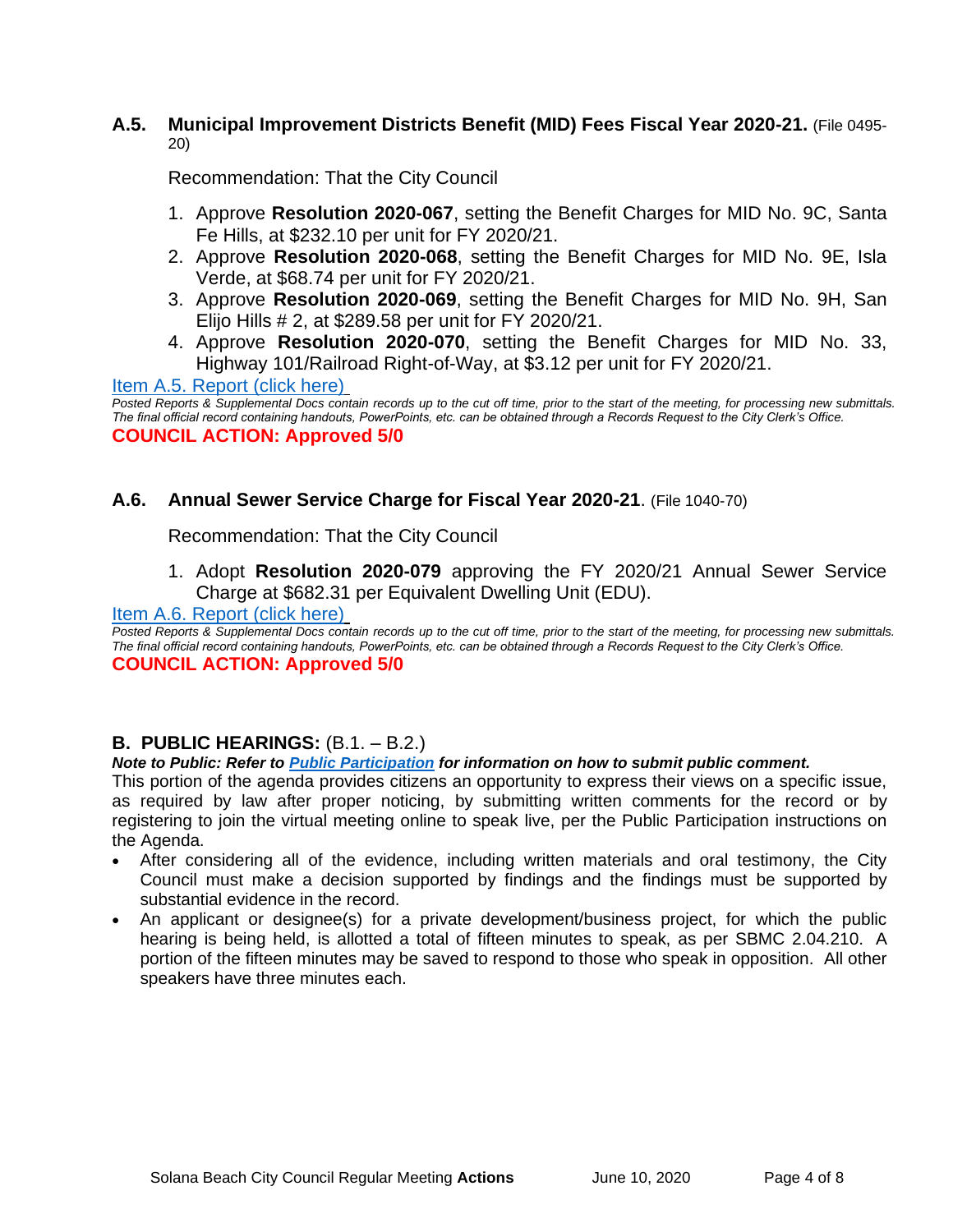# **B.1. Public Hearing: 127-129 Granados, Applicant: Granados Partners LLC, Case 17- 17-47.** (File 0600-40)

The Staff recommends that the City Council:

- 1. Conduct the Public Hearing: Open the public hearing, Report Council disclosures, Receive public testimony, Close the public hearing.
- 2. Find the project exempt from the California Environmental Quality Act pursuant to Sections 15303 of the State CEQA Guidelines;
- 3. Adopt **Resolution 2020-078**, if the City Council makes the requisite findings and approves the project, to conditionally approving a Development Review Permit, a Structure Development Permit, and a Minor Subdivision Tentative Parcel Map for condominium purposes, to consolidate two existing legal lots into one legal lot of 14,381 square feet, demolish the existing structures onsite, construct four detached single-family condominium dwelling units, each consisting of two stories with an attached two-car garage and associated site improvements on property on the 127-129 North Granados Avenue, Solana Beach.

#### [Item B.1. Report \(click here\)](https://www.dropbox.com/sh/ixkqaovxs5i0eoi/AADlAi0JZGUBDosqPf5kyC73a?dl=0)

[Item B.1. Supplemental Docs \(updated 6-9-20](https://solanabeach.govoffice3.com/vertical/Sites/%7B840804C2-F869-4904-9AE3-720581350CE7%7D/uploads/Item_B.1._Supplemental_Docs(Updated_6-9-20_at_530pm)_-_O.pdf) at 5:30pm)

*Posted Reports & Supplemental Docs contain records up to the cut off time, prior to the start of the meeting, for processing new submittals. The final official record containing handouts, PowerPoints, etc. can be obtained through a Records Request to the City Clerk's Office.* **COUNCIL ACTION: Approved 5/0**

#### **B.2. Public Hearing: 201 Ocean Street, Applicant: Carome, Case 17-18-02.** (File 0600-40)

The proposed project meets the minimum objective requirements under the SBMC, may be found to be consistent with the General Plan and may be found, as conditioned, to meet the discretionary findings required as discussed in this report to approve a DRP and administratively issue a SDP. Therefore, Staff recommends that the City Council:

- 1. Conduct the Public Hearing: Open the Public Hearing, Report Council Disclosures, Receive Public Testimony, and Close the Public Hearing.
- 2. Find the project exempt from the California Environmental Quality Act pursuant to Section 15303 of the State CEQA Guidelines; and
- 3. If the City Council makes the requisite findings and approves the project, adopt **Resolution 2020-077** conditionally approving a DRP and SDP to remodel the existing residence and construct a new two-story addition, including a roof top deck and a walk out deck off the east side of the proposed addition. In addition, the Applicant is proposing to convert an existing detached accessory structure to an accessory dwelling unit (ADU) at 201 Ocean Street, Solana Beach.

[Item B.2. Report \(click here\)](https://solanabeach.govoffice3.com/vertical/Sites/%7B840804C2-F869-4904-9AE3-720581350CE7%7D/uploads/Item_B.2._Report_(click_here)_06-10-20_-_O.pdf)

*Posted Reports & Supplemental Docs contain records up to the cut off time, prior to the start of the meeting, for processing new submittals. The final official record containing handouts, PowerPoints, etc. can be obtained through a Records Request to the City Clerk's Office.* **COUNCIL ACTION: Approved 5/0 to continue the hearing to a date certain of August 26, 2020.**

# **C. STAFF REPORTS: (C.1. – C.2.)**

*Note to Public: Refer to Public Participation for information on how to submit public comment.* 

Any member of the public may address the City Council on an item of concern by submitting written correspondence for the record to be filed with the record or by registering to join the virtual meeting online to speak live, per the Public Participation instructions on the Agenda. The maximum time allotted for each speaker is THREE MINUTES (SBMC 2.04.190).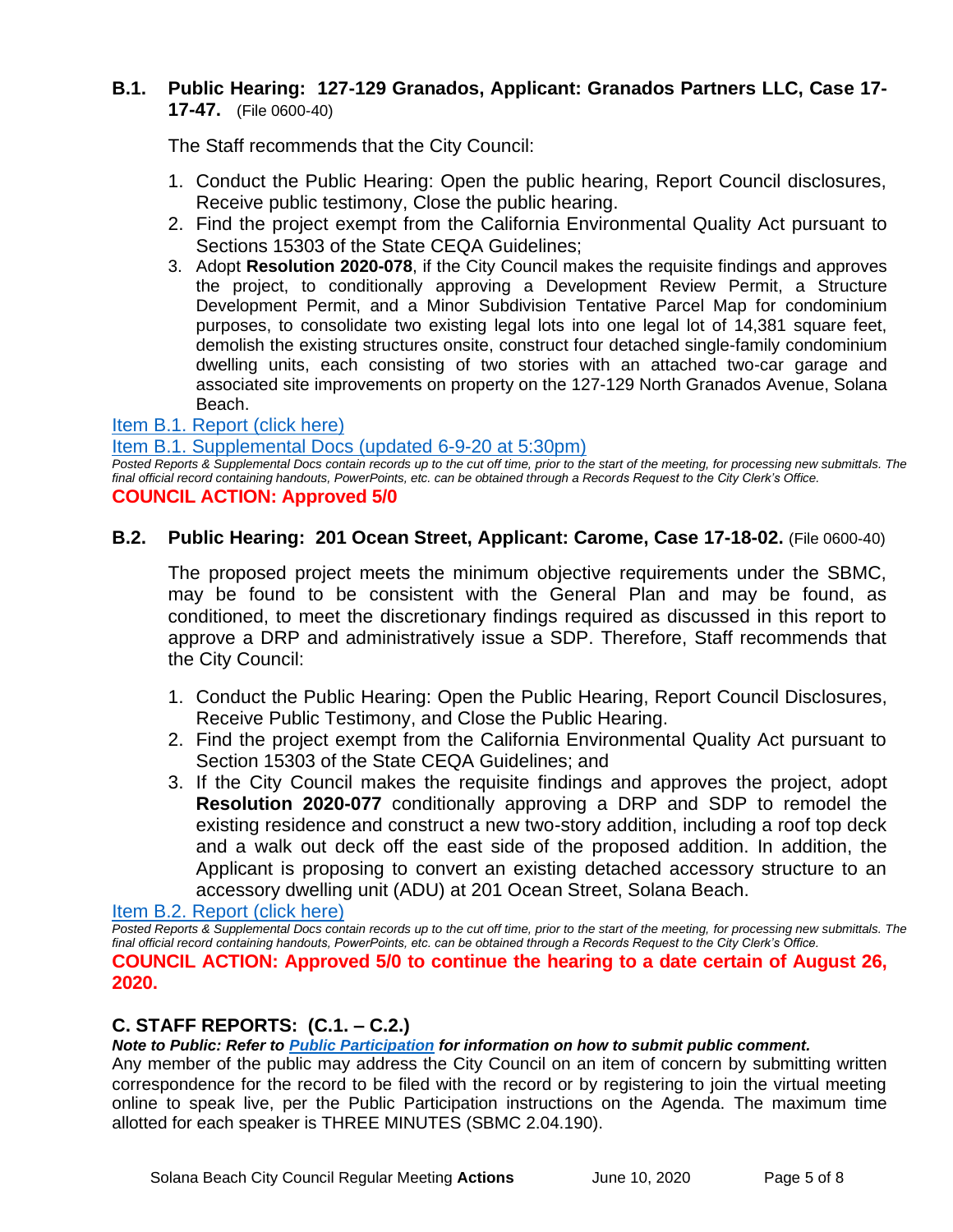#### **C.1. County Allocation of Coronavirus Aid, Relief, and Economic Security (CARES) Act Coronavirus Relief Fund.** (File 0230-10)

The Staff recommends that the City Council

- 1. Provide direction on the use of CARES Act CRF funding for Economic Support Initiatives such as a small business loan/grant program; and Consensus to allocate \$200,000 to a grant program for small business of 25 or less employees of public serving businesses with grants amounts to be determined.
- 2. Consider adoption of **Resolution 2020-089** authorizing the City Manager to execute the Sub Grant Agreement for use of CARES Act CRF funds. **COUNCIL ACTION: Approved 5/0 to approve resolution.**

[Item C.1. Report \(click here\)](https://solanabeach.govoffice3.com/vertical/Sites/%7B840804C2-F869-4904-9AE3-720581350CE7%7D/uploads/Item_C.1._Report_(click_here)_06-10-20_-_O(2).pdf) [Staff Report Update 1 \(6-9\)](https://solanabeach.govoffice3.com/vertical/Sites/%7B840804C2-F869-4904-9AE3-720581350CE7%7D/uploads/Item_C.1._Staff_Report_Update_1_(Updated_6-9_at_110pm)_-_O.pdf) [Staff Report Update 2 \(6-10\)](https://solanabeach.govoffice3.com/vertical/Sites/%7B840804C2-F869-4904-9AE3-720581350CE7%7D/uploads/Item_C.1._Staff_Report_Update_2_-_O.pdf) [Item C.1. Supplemental Docs](https://solanabeach.govoffice3.com/vertical/Sites/%7B840804C2-F869-4904-9AE3-720581350CE7%7D/uploads/Item_C.1._Supplemental_Docs_(Updated_6-8-20)_-_O.pdf) (Updated 6-8-20)

*Posted Reports & Supplemental Docs contain records up to the cut off time, prior to the start of the meeting, for processing new submittals. The final official record containing handouts, PowerPoints, etc. can be obtained through a Records Request to the City Clerk's Office.*

**C.2. COVID-19 Relief Measures Including Shared Streets, Outdoor Dining and Permit Extensions.** (File 0230-10)

The Staff recommends that the City Council

1. Providing direction regarding the Shared Streets program. If Council approves implementing the program, then also authorize the City Manager to execute any and all necessary agreements to facilitate the program.

#### **No Action**

2. Adoption of **Resolution 2020-087** implementing a Temporary Use Permit process for outdoor dining that would allow restaurants and microbreweries to temporarily expand their dining area through December 31, 2020, or until the emergency order and social distancing requirement are lifted, and extend all permit and project applications for a specified period of time as directed by City Council.

**COUNCIL ACTION: Approved 5/0** with modification to include urban wineries, and extend all permit and project applications for up to twelve months, with the exception of permits that have been issued and work has been initiated.

[Item C.2. Report](https://solanabeach.govoffice3.com/vertical/Sites/%7B840804C2-F869-4904-9AE3-720581350CE7%7D/uploads/Item_C.2._Report_(click_here)_06-10-20_-_O.pdf) (click here) [Staff Report Update 1 \(6-10 at 2:30pm\)](https://solanabeach.govoffice3.com/vertical/Sites/%7B840804C2-F869-4904-9AE3-720581350CE7%7D/uploads/Item_C.2._Staff_Report_Update_1_(Updated_6-10-20_at_230pm)_-_O.pdf)

[Item C.2. Supplemental Docs \(Updated 6-9-20\)](https://solanabeach.govoffice3.com/vertical/Sites/%7B840804C2-F869-4904-9AE3-720581350CE7%7D/uploads/Item_C.2._Supplemental_Docs_(Updated_6-9-20)_-_O.pdf)

Posted Reports & Supplemental Docs contain records up to the cut off time, prior to the start of the meeting, for processing new submittals. *The final official record containing handouts, PowerPoints, etc. can be obtained through a Records Request to the City Clerk's Office.*

#### **WORK PLAN COMMENTS:**

*Adopted June 12, 2019*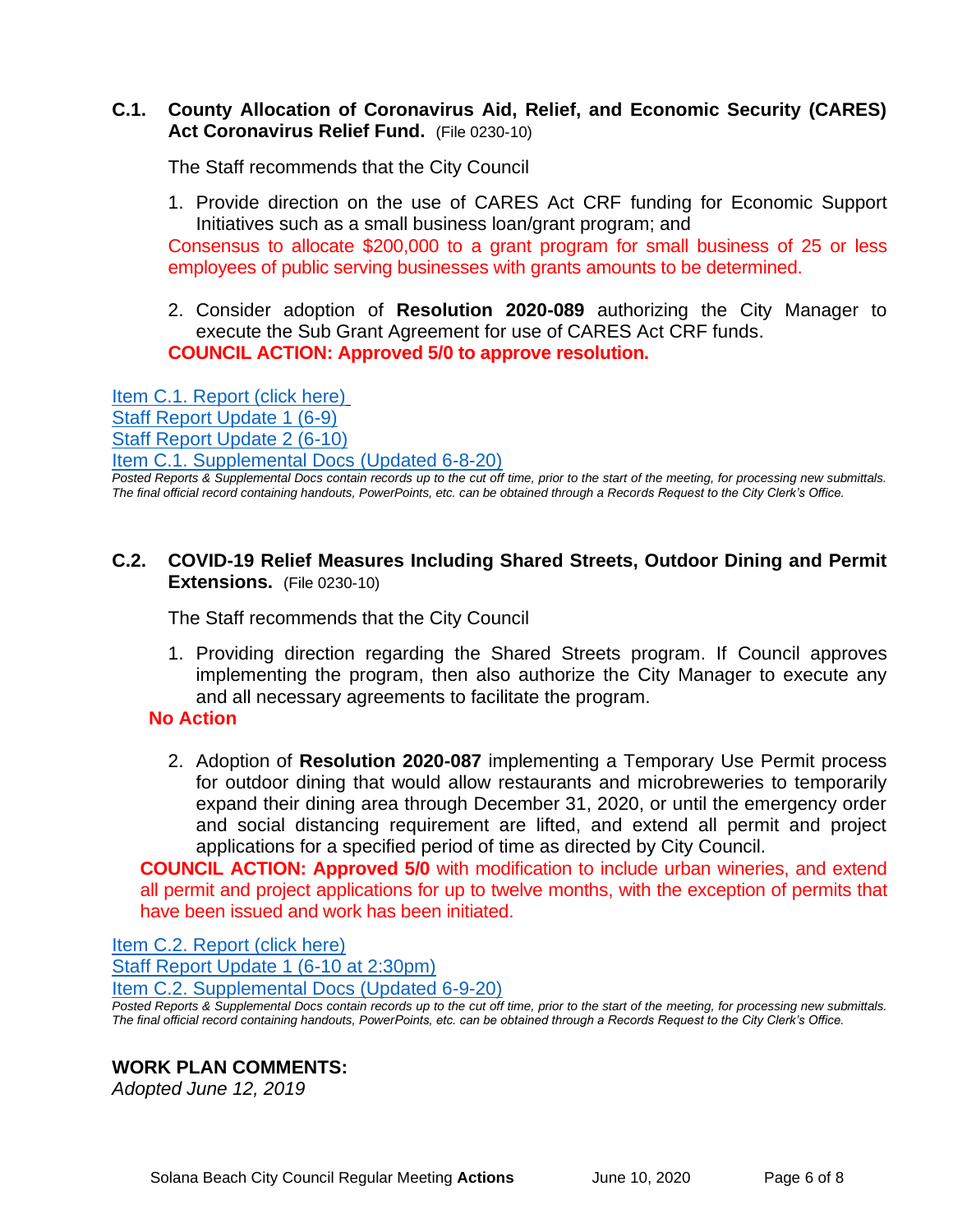# **COMPENSATION & REIMBURSEMENT DISCLOSURE:**

GC: Article 2.3. Compensation: 53232.3. (a) Reimbursable expenses shall include, but not be limited to, meals, lodging, and travel. 53232.3 (d) Members of a legislative body shall provide brief reports on meetings attended at the expense of the local agency "*City*" at the next regular meeting of the legislative body.

# **COUNCIL COMMITTEE REPORTS:** [Council Committees](https://www.ci.solana-beach.ca.us/index.asp?SEC=584E1192-3850-46EA-B977-088AC3E81E0D&Type=B_BASIC)

#### **REGIONAL COMMITTEES: (outside agencies, appointed by this Council)**

- a. City Selection Committee (meets twice a year) Primary-Edson, Alternate-Zito
- b. County Service Area 17: Primary- Harless, Alternate-Edson
- c. Escondido Creek Watershed Authority: Becker /Staff (no alternate).
- d. League of Ca. Cities' San Diego County Executive Committee: Primary-Becker, Alternate-Harless and any subcommittees.
- e. League of Ca. Cities' Local Legislative Committee: Primary-Harless, Alternate-Becker
- f. League of Ca. Cities' Coastal Cities Issues Group (CCIG): Primary-Becker, Alternate-Harless
- g. North County Dispatch JPA: Primary-Harless, Alternate-Becker
- h. North County Transit District: Primary-Edson, Alternate-Becker
- i. Regional Solid Waste Association (RSWA): Primary-Hegenauer, Alternate-Becker
- j. SANDAG: Primary-Zito, 1<sup>st</sup> Alternate-Edson, 2<sup>nd</sup> Alternate-Becker, and any subcommittees.
- k. SANDAG Shoreline Preservation Committee: Primary-Hegenauer, Alternate-Zito
- l. San Dieguito River Valley JPA: Primary-Hegenauer, Alternate-Zito
- m. San Elijo JPA: Primary-Zito, Primary-Becker, Alternate-City Manager
- n. 22<sup>nd</sup> Agricultural District Association Community Relations Committee: Primary-Edson, Primary-**Harless**

#### **STANDING COMMITTEES: (All Primary Members)** *(Permanent Committees)*

- a. Business Liaison Committee Zito, Edson.
- b. Fire Dept. Management Governance & Organizational Evaluation Harless, Hegenauer
- c. Highway 101 / Cedros Ave. Development Committee Edson, Becker
- d. Parks and Recreation Committee Zito, Harless
- e. Public Arts Committee Edson, Hegenauer
- f. School Relations Committee Hegenauer, Harless
- g. Solana Beach-Del Mar Relations Committee Zito, Edson

# **ADJOURN:**

# *Next Regularly Scheduled Meeting is June 24, 2020*

*Always refer the City's website Event Calendar for Special Meetings or an updated schedule. Or Contact City Hall 858-720-2400*

*[www.cityofsolanabeach.org](http://www.cityofsolanabeach.org/)* 

#### **AFFIDAVIT OF POSTING**

*STATE OF CALIFORNIA COUNTY OF SAN DIEGO CITY OF SOLANA BEACH*



I, Angela Ivey, City Clerk of the City of Solana Beach, do hereby certify that this Agenda for the June 10, 2020 Council Meeting was called by City Council, Successor Agency to the Redevelopment Agency, Public Financing Authority, and the Housing Authority of the City of Solana Beach, California, was provided and posted on June